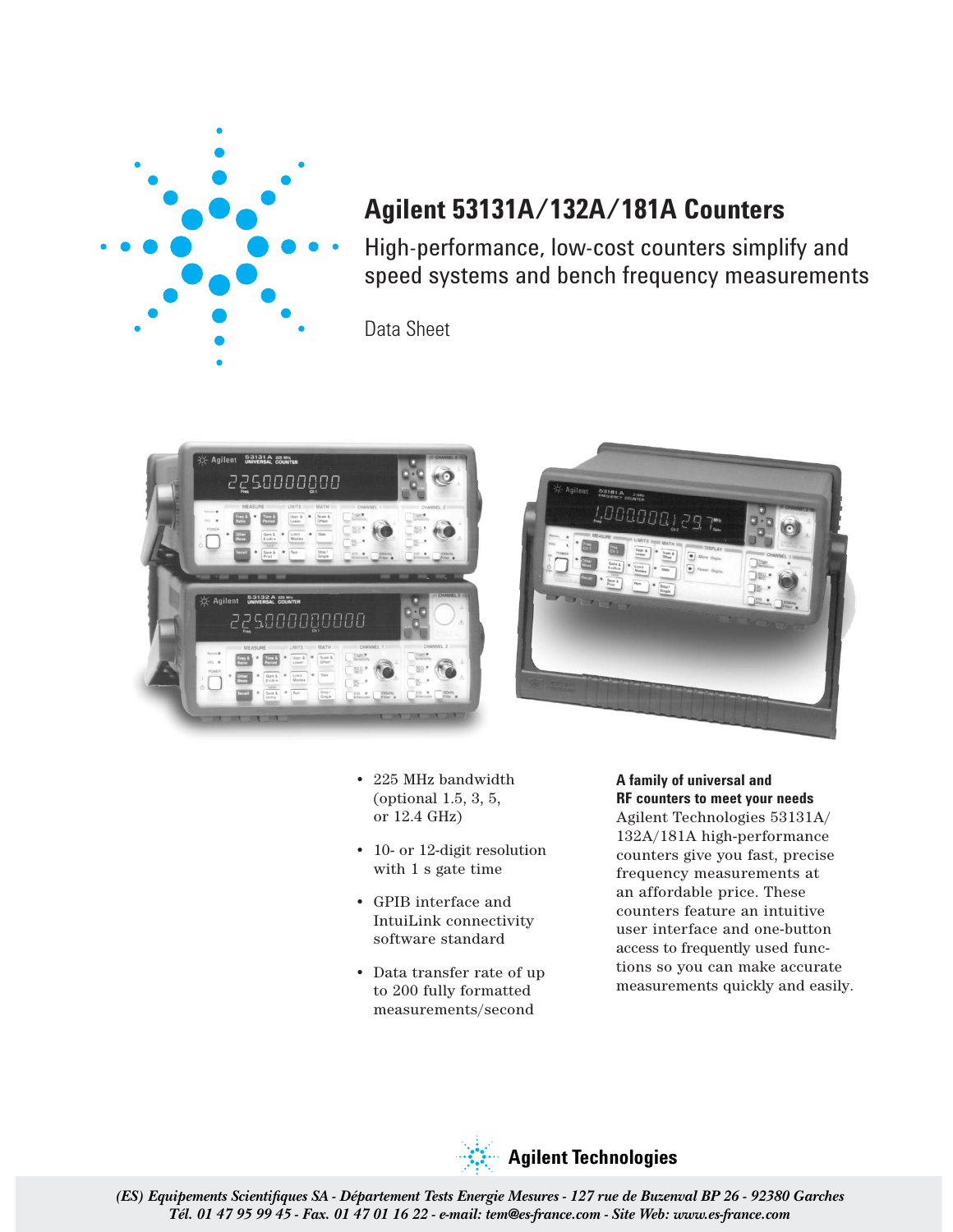Real-time digital signal processing technology is used to analyze data while simultaneously taking new readings, speeding measurement throughput. The technology, developed for Agilent's high-end line of modulation domain analyzers, allows the counters to gather more data for each measurement, so you get higherresolution measurements in a fraction of the time it takes other counters.

The 53131A/132A/181A counters offer built-in statistics and math functions so you can scale measurements and simultaneously measure and track average, min/max and standard deviation. Automated limit testing lets you set upper and lower limits for any measurement. An analog display mode lets you see at a glance whether a measurement is within pass/fail limits. The counters flag out-of-limit conditions and can generate an output signal to trigger external devices

when a limit is exceeded. For quick access to frequently used tests, a single keystroke recalls up to 20 different stored frontpanel set-ups.

For computer-controlled systems applications, each counter includes a standard GPIB interface with full SCPI-compatible programmability and a data transfer rate of up to 200 fully formatted measurements per second. The standard RS-232 talk-only interface provides printer support or data transfer to a computer through a terminal-emulation program.

### **Agilent 53131A Universal Counter**

The two-channel 53131A counter offers 10 digits per second of frequency/period resolution and a bandwidth of 225 MHz. Time interval resolution is specified at 500 ps. An optional third channel provides frequency measurements up to 3 GHz, 5 GHz, or 12.4 GHz. Standard measurements include frequency, period, ratio, time interval, pulse width, rise/fall time, phase angle, duty cycle, totalize, and peak voltage.

#### **Agilent 53132A Universal Counter**

For applications requiring higher resolution, the 53132A offers the same features and functions as the 53131A, with up to 12 digits/ sec frequency/period resolution and 150 ps time interval resolution. In addition, the 53132A offers advanced arming modes for time interval measurements.

### **Agilent 53181A RF Counter**

Optimized for RF applications, the single-channel 10 digit/s 53181A measures frequency, period and peak voltage. A digitblanking function lets you easily eliminate unnecessary digits when you want to read measurements quickly. For higher-frequency measurements, choose an optional second channel that provides measurements up to 1.5 GHz, 3 GHz, 5 GHz, or 12.4 GHz. A self-guided shallow menu makes this counter exceptionally easy to use.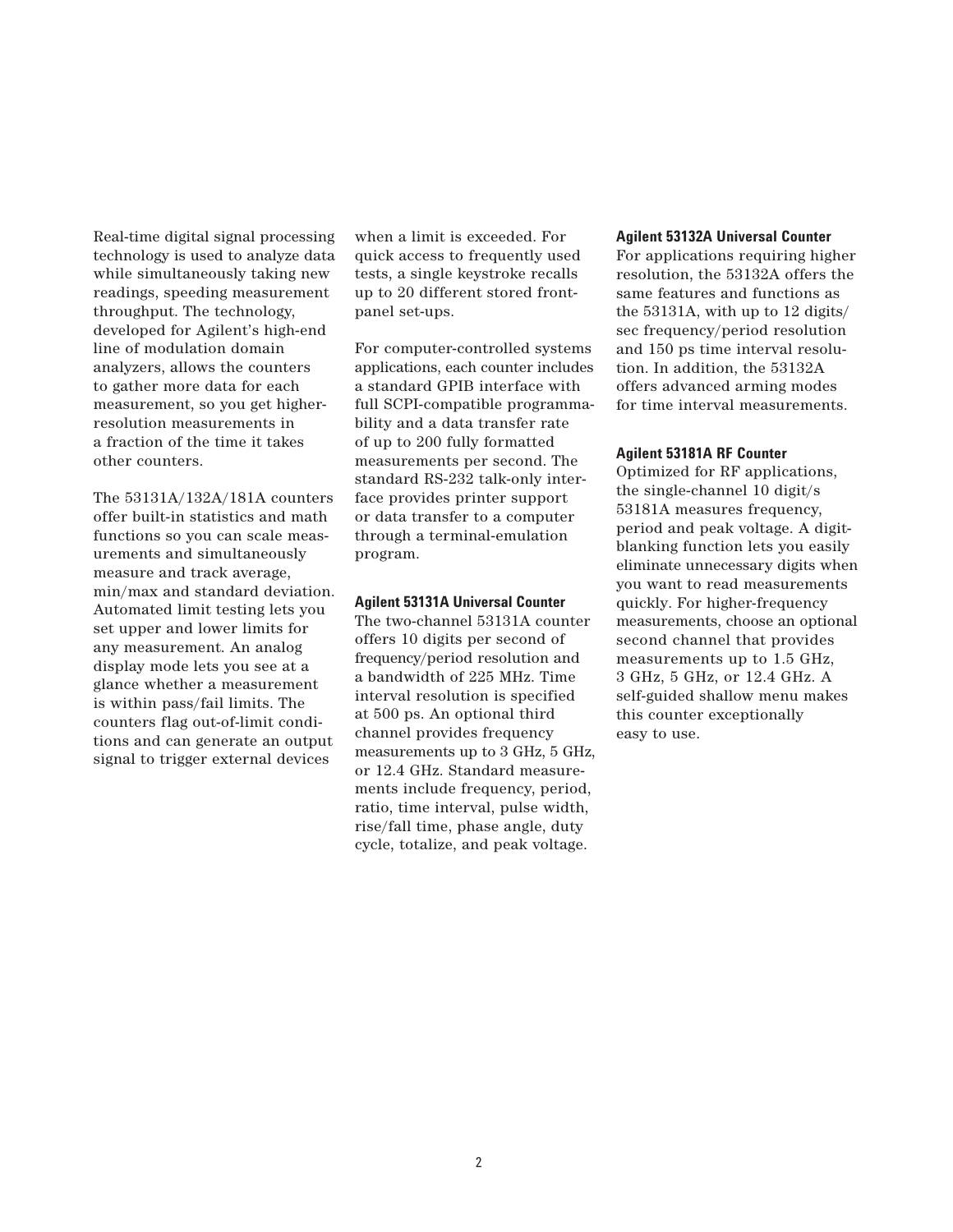# **Agilent IntuiLink provides easy access to the counter's data from your PC**

The Agilent 53131A/132A/181A counters, capture precise frequency and time measurements. IntuiLink software allows that data to be put to work easily. You work in a familiar environment at all times, using PC applications such as Microsoft Excel® or Word® to analyze, interpret, display, print, and document the data you get from the counter.

It gives you the flexibility to configure and run tests from your PC making data gathering more convenient.

Agilent IntuiLink lets you:

- configure tests, including measurement type, number of readings, measurement speed, and more.
- choose display modes from real-time strip chart, histogram, readout, and table mode.
- scale measurements data.
- copy captured data to other programs.

# **Optional timebases offer increased stability**

Optional timebases are available for 53131A/132A/181A counters to increase measurement accuracy. Option 010 provides a high stability oven timebase with aging of less than  $5 \times 10^{-10}$  per day.

# **1-year warranty**

Each counter comes with operating, programming and service manuals, IntuiLink software, a power cord and a full 1-year warranty.

# **Time Base**

**Internal Time Base Stability** (see graph 3 for timebase contribution of measurement error)

|                                               |                                            | <b>Standard</b><br>(0° to 50°C) | <b>Medium Oven</b><br>(Option 001)               | <b>High Oven</b><br>(Option 010)                | Ultra High Oven<br>(Option 012 for 53132A only)                           |
|-----------------------------------------------|--------------------------------------------|---------------------------------|--------------------------------------------------|-------------------------------------------------|---------------------------------------------------------------------------|
|                                               | Temperature Stability (referenced to 25°C) | $< 5 \times 10^{-6}$            | $< 2 \times 10^{-7}$                             | $< 2.5 \times 10^{-9}$                          | $< 2.5 \times 10^{-9}$                                                    |
| <b>Aging Rate</b><br>(after 30 days)          | Per Day:<br>Per Month:<br>Per Year:        | $<$ 3 x 10 <sup>-7</sup>        | $<$ 4 x 10 <sup>-8</sup><br>$< 2 \times 10^{-7}$ | $< 5 \times 10^{-10}$<br>$< 1.5 \times 10^{-8}$ | $< 1 \times 10^{-10}$<br>$<$ 3 x 10 <sup>-9</sup><br>$< 2 \times 10^{-8}$ |
| Turn-on stability vs. time<br>(in 30 minutes) |                                            |                                 | $< 2 \times 10^{-7}$<br>referenced to 2 h        | $< 5 \times 10^{-9}$<br>referenced to 24 h      | $< 5 \times 10^{-9}$<br>referenced to 24 h                                |
| <b>Calibration</b>                            |                                            | <b>Manual Adjust</b>            | Electronic                                       | Electronic                                      | Electronic                                                                |

Note that power to the time base is maintained when the counter is placed in standby via the front panel switch. The internal fan will continue to operate when in standby to maintain long-term measurement reliability.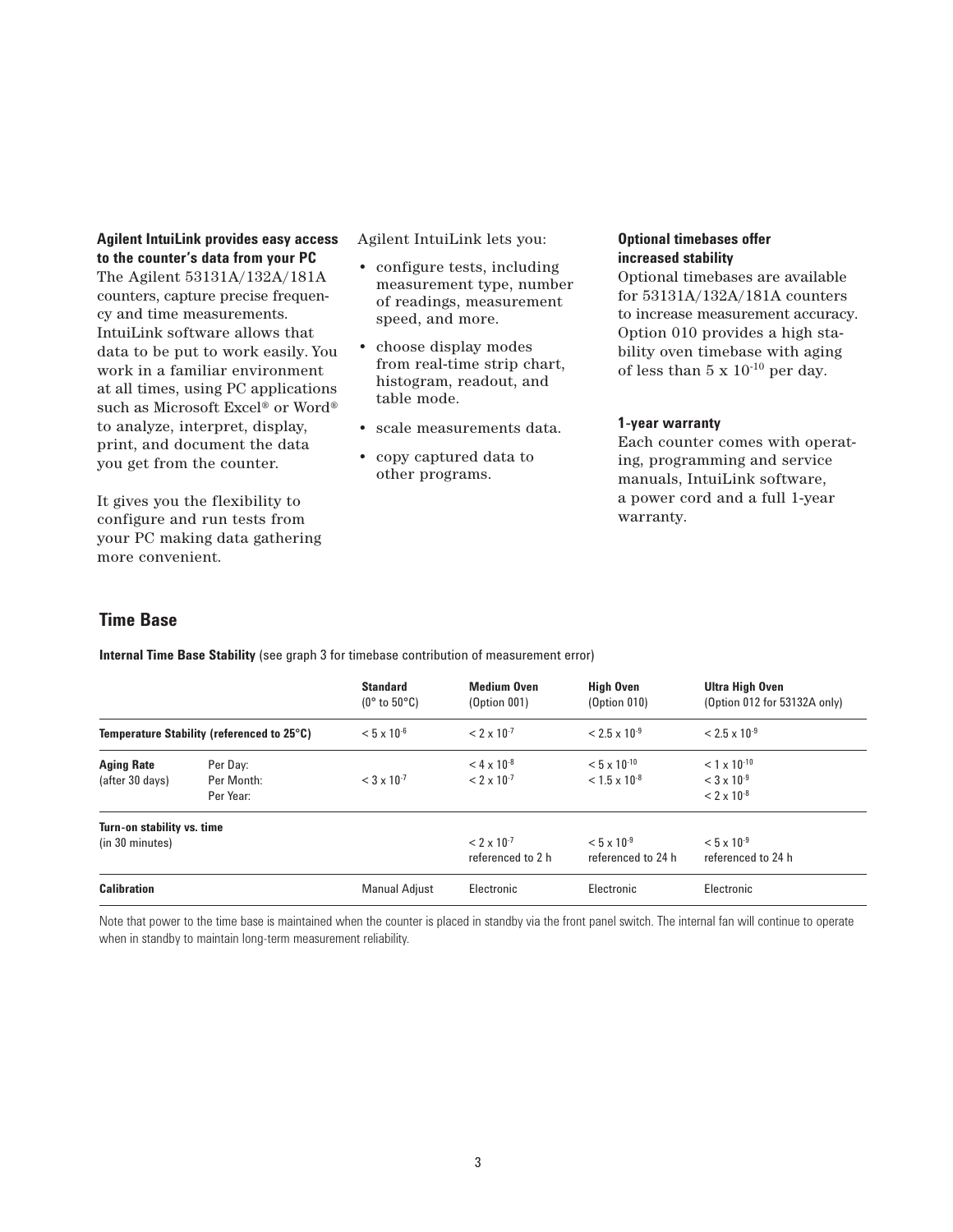# **Instrument Inputs**

#### **Input Specifications**

**Channel 1 & 2 (53131A, 53132A)1 Channel 1 (53181A)**

### **Frequency Range**

| dc Coupled       | dc to 225 MHz                                                       |
|------------------|---------------------------------------------------------------------|
| ac Coupled       | 1 MHz to 225 MHz (50 $\Omega$ )<br>30 Hz to 225 MHz (1 M $\Omega$ ) |
| FM Tolerance 25% |                                                                     |

### **Voltage Range and Sensitivity (Sinusoid)2**

|                                     | dc to 100 MHz 20 mVrms to $\pm 5$ V ac + dc                                                    |
|-------------------------------------|------------------------------------------------------------------------------------------------|
| $100$ MH <sub>z</sub><br>to 200 MHz | 30 mVrms to $\pm 5$ V ac + dc                                                                  |
| 200 MHz<br>to 225 MHz               | 40 mVrms to $\pm 5$ V ac + dc<br>(all specified at 75 mVrms)<br>with opt. rear connectors) $3$ |

#### **Voltage Range and Sensitivity (Single-Shot Pulse)2**

| Pulse Width                    | 4.5 ns to 10 ns 100 mVpp to 10 Vpp<br>(150 mVpp with optional<br>rear connectors) $3$ |
|--------------------------------|---------------------------------------------------------------------------------------|
| $>10$ ns<br><b>Pulse Width</b> | 50 mVpp to 10 Vpp<br>(100 mVpp with optional<br>rear connectors) $3$                  |

#### **Trigger Level <sup>2</sup>**

| Range      | ± 5.125 V                           |
|------------|-------------------------------------|
| Accuracy   | $\pm$ (15 mV + 1% of trigger level) |
| Resolution | 5mV                                 |

#### **Damage Level**

| $50 \Omega$                     | 5 Vrms                                                                |
|---------------------------------|-----------------------------------------------------------------------|
| 1 M $\Omega$                    | 0 to 3.5 kHz, $350$ Vdc + ac pk                                       |
| 3.5 kHz to                      | $350$ Vdc + ac pk linearly<br>100 kHz. 1 M $\Omega$ derated to 5 Vrms |
| $>100$ kHz.<br>1 M <sub>2</sub> | 5 Vrms                                                                |

#### **Input Characteristics**

| Channel 1 & 2 (53131A, 53132A) <sup>1</sup><br><b>Channel 1 (53181A)</b> |                                                                                                       |  |
|--------------------------------------------------------------------------|-------------------------------------------------------------------------------------------------------|--|
| Impedance                                                                | 1 M $\Omega$ or 50 $\Omega$                                                                           |  |
| 1 M $\Omega$<br>Capacitance                                              | 30 pF                                                                                                 |  |
| Coupling                                                                 | ac or dc                                                                                              |  |
|                                                                          | Low-Pass Filter 100 kHz, switchable<br>$-20$ dB at $> 1$ MHz                                          |  |
| Input<br>Sensitivity                                                     | Selectable between Low.<br>Medium, or High (default).<br>Low is approximately 2x<br>High Sensitivity. |  |
|                                                                          | <b>Trigger Slope</b> Positive or Negative                                                             |  |
| Auto Trigger Level                                                       |                                                                                                       |  |
| Range                                                                    | በ to 1በበ% in 1በ% stens                                                                                |  |

| Range                      | 0 to 100% in 10% steps    |
|----------------------------|---------------------------|
| Frequency                  | $>100$ Hz                 |
| Input Amplitude > 100 mVpp | (No amplitude modulation) |
| Attenuator                 |                           |

# Voltage Range x10

Trigger Range x10

### **Input Specifications4**

**Channel 3 (53131A, 53132A) Channel 2 (53181A)**

#### **Frequency Range**

| Option 015<br>(for 53181A<br>only) | 100 MHz to 1.5 GHz<br>(see Opt. 030 for<br>additional specs) |
|------------------------------------|--------------------------------------------------------------|
| Option 030                         | 100 MHz to 3 GHz                                             |
| Option 050                         | 200 MHz to 5 GHz                                             |
| Option 124                         | 200 MHz to 12.4 GHz                                          |

#### **Power Range and Sensitivity (Sinusoid)**

| Option 030 | 100 MHz to 2.7 GHz:<br>$-27$ dBm to $+19$ dBm<br>2.7 GHz to 3 GHz:<br>$-21$ dBm to $+13$ dBm |
|------------|----------------------------------------------------------------------------------------------|
| Option 050 | 200 MHz to 5 GHz:<br>$-23$ dBm to $+13$ dBm                                                  |
| Option 124 | 200 MHz to 12.4 GHz<br>$-23$ dBm to $+13$ dBm                                                |

#### **Damage Level**

| Option 030 | 5 Vrms    |
|------------|-----------|
| Option 050 | $+25$ dBm |
| Option 124 | $+25$ dBm |

#### **Characteristics**

| Impedance   | 50 $\Omega$ |
|-------------|-------------|
| Coupling    | AC          |
| <b>VSWR</b> | < 2.5:1     |

### **External Arm Input Specifications<sup>5</sup>**

#### **Signal Input Range**

TTL Compatible

#### **Timing Restrictions**

Pulse Width  $> 50$  ns Transition Time < 250 ns Start-to-Stop Time > 50 ns

**Damage Level** 10 Vrms

### **External Arm Input Characteristics**<sup>5</sup>

Impedance 1 kΩ Input Capacitance 17 pF Start/Stop Slope Positive or Negative

#### **External Time Base Input Specifications**

| Voltage Range | 200 mVrms to 10 Vrms                             |
|---------------|--------------------------------------------------|
| Damage Level  | 10 Vrms                                          |
| Frequency     | 1 MHz. 5 MHz. and 10 MHz<br>(53132A 10 MHz only) |

#### **Time Base Output Specifications**

| Output Frequency | 10 MHz                                              |
|------------------|-----------------------------------------------------|
| Voltage          | $>$ 1 Vpp into 50 $\Omega$<br>(centered around 0 V) |

1. Specifications and Characteristics for Channels 1 and 2 are identical for both common and separate configurations.

- 2. Values shown are for X1 attenuator setting. Multiply all values by 10 (nominal) when using the X10 attenuator setting.
- 3. When the 53131A or 53132A are ordered with the optional rear terminals (Opt. 060), the channel 1 and 2 inputs are active on both front and rear of the counter. When the 53181A is ordered with the optional rear terminal, the channel 1 input is active on both front and rear of the counter. For this condition, specifications indicated for the rear connections also apply to the front connections.
- 4. When optional additional channels are ordered with Opt. 060, refer to configuration table for Opt. 060 under ordering info on page 8. There is no degradation in specifications for this input, as applicable.

5. Available for all measurements except Peak Volts. External Arm is referred to as External Gate for 4 some measurements.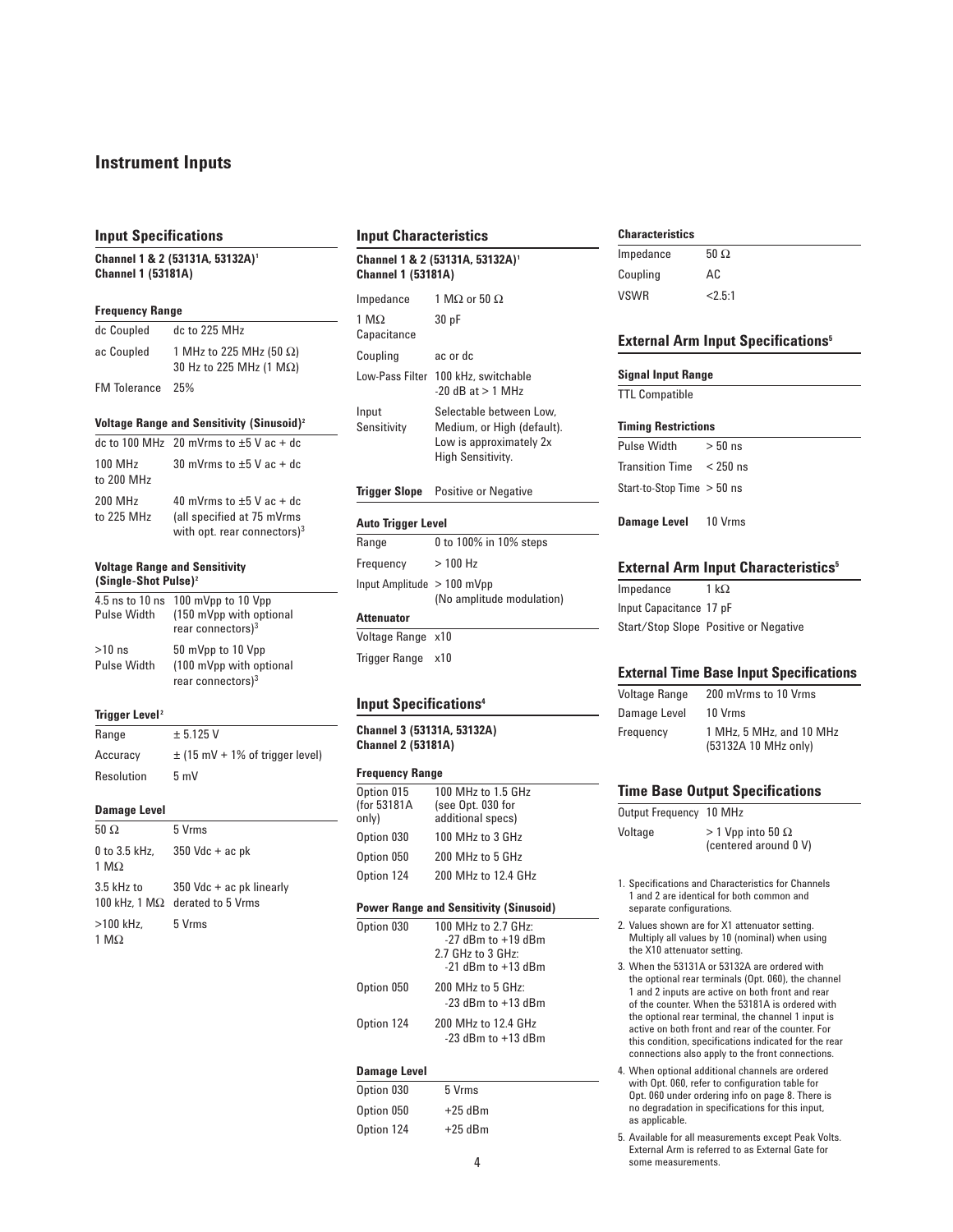

| <b>For Time or Digits Arming:</b> |                                                                                                                                                                                                                                                                                                                                                                                                                                                                                  |  |
|-----------------------------------|----------------------------------------------------------------------------------------------------------------------------------------------------------------------------------------------------------------------------------------------------------------------------------------------------------------------------------------------------------------------------------------------------------------------------------------------------------------------------------|--|
|                                   | <b>LSD Displayed:</b> $\left(\frac{2\sqrt{2} \times t_{res}}{Gate\ Time} \times \frac{1}{\sqrt{Number\ of\ Samples}} + \frac{t_{jitter}}{Gate\ Time}\right) \times \begin{array}{c} Frequency \ prequency \ premod{4} \end{array}$<br><b>RMS Resolution</b> $\left(\frac{4 \times \sqrt{t_{res}^2 + (2 \times Trigger Error^2)}}{Gate Time \times \sqrt{Number of Samples}} + \frac{t_{jitter}}{Gate Time}\right) \times \begin{array}{c} Frequency \\ or \\ Period \end{array}$ |  |
|                                   | $\begin{array}{ccc}\n53131A/181A & 331\omega\text{m} \\ \frac{t_{res}}{2} & \frac{t_{jitter}}{2} & \frac{t_{is}}{2} & \frac{t_{jitter}}{2}\n\end{array}$<br>500 ps<br>typical<br>see graphs for worst case resolution performance                                                                                                                                                                                                                                                |  |
|                                   | Number of Samples = Gate Time x Frequency (Frequency < 200 kHz)<br>Gate Time $x 200,000$ (Frequency $> 200$ kHz)                                                                                                                                                                                                                                                                                                                                                                 |  |
|                                   | <b>Systematic Uncertainty:</b> $\left(\pm \text{ Time Base Error} \pm \frac{t_{acc}}{\text{Gate Time}}\right) \times \begin{array}{c} \text{Frequency} \\ \text{or} \\ \text{Period} \end{array}$                                                                                                                                                                                                                                                                                |  |
|                                   | 53131A/181A<br>53132A<br>$t_{\rm acc}$<br>$t_{\rm acc}$                                                                                                                                                                                                                                                                                                                                                                                                                          |  |
|                                   | $100$ ps<br>10 <sub>ps</sub><br>typical                                                                                                                                                                                                                                                                                                                                                                                                                                          |  |
|                                   | 300 <sub>ps</sub><br>100 <sub>ps</sub><br>worst case                                                                                                                                                                                                                                                                                                                                                                                                                             |  |
|                                   | <b>Trigger:</b> Default setting is Auto Trigger at 50%                                                                                                                                                                                                                                                                                                                                                                                                                           |  |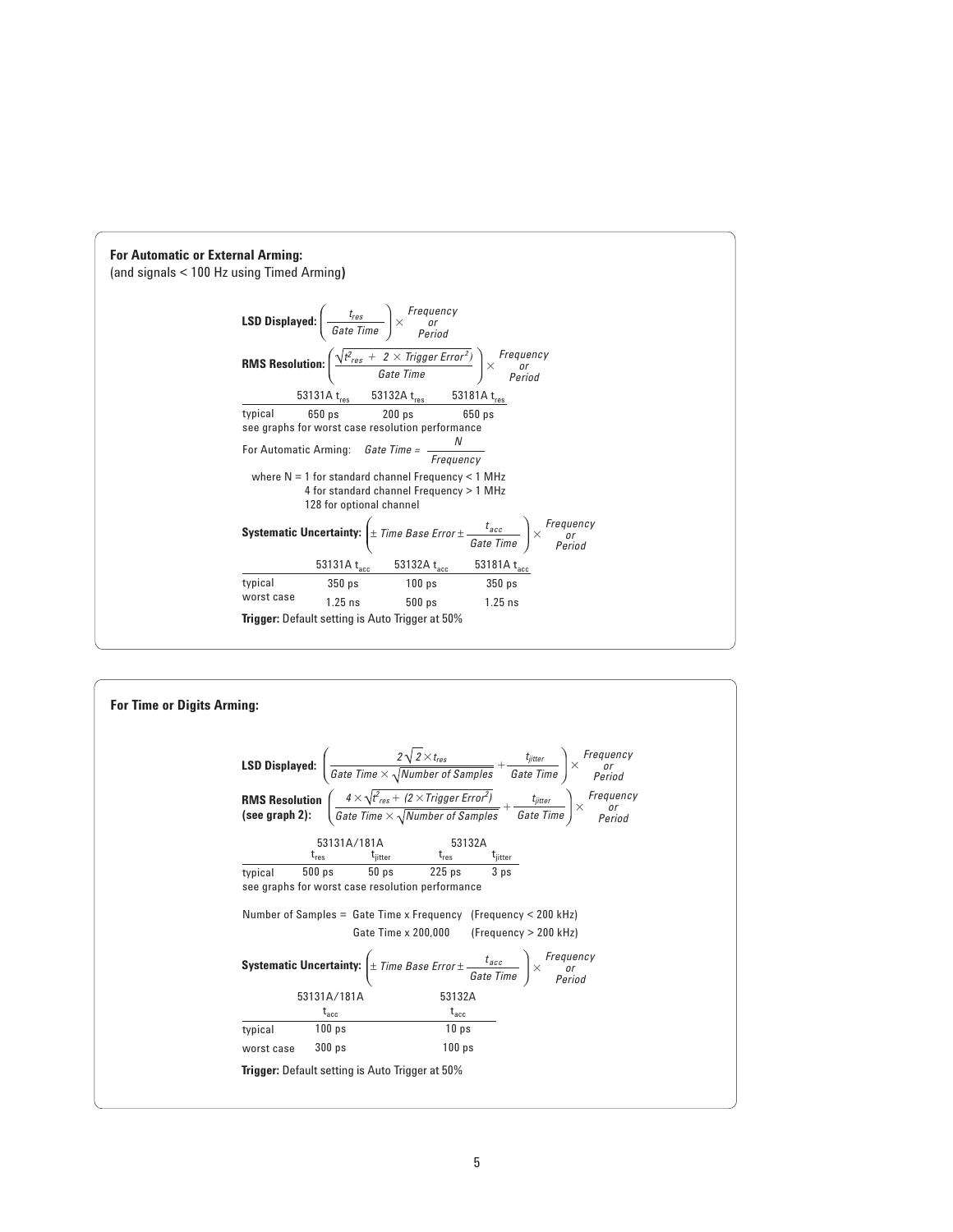# **Measurement Specifications**

#### **Frequency (53131A, 53132A, 53181A)**

**Channel 1 and 2 (53131A, 53132A) Channel 1 (53181A)**

Range 0.1 Hz to 225 MHz

#### **Channel 3 (53131A, 53132A) Channel 2 (53181A)**

| Option 015<br>(53181A only) | 100 MHz to 1.5 GHz                                      |
|-----------------------------|---------------------------------------------------------|
| Option 030                  | 100 MHz to 3 GHz                                        |
| Option 050                  | 200 MHz to 5 GHz                                        |
| Option 124                  | 200 MHz to 12.4 GHz                                     |
|                             | $\sim$ $\sim$ $\sim$ $\sim$ $\sim$ $\sim$ $\sim$ $\sim$ |

(Period 2 or 3 selectable via GPIB only)

#### **Period (53131A, 53132A, 53181A)**

**Channel 1 and 2 (53131A, 53132A)**

| <b>Channel 1 (53181A)</b>                               | Unannel 1 and 2 (93131A, 93132A) |
|---------------------------------------------------------|----------------------------------|
| Range                                                   | 4.44 ns to 10 s                  |
| Channel 3 (53131A, 53132A)<br><b>Channel 2 (53181A)</b> |                                  |

| Option 015<br>(53181A only) | $0.66$ ns to $10$ ns |
|-----------------------------|----------------------|
| Option 030                  | $0.33$ ns to $10$ ns |
| Option 050                  | $0.2$ ns to $5$ ns   |
| Option 124                  | 80 ps to 5 ns        |

# **Frequency Ratio (53131A, 53132A, 53181A)**

| Measurement is specified over the full signal<br>range of each input. |                         |  |
|-----------------------------------------------------------------------|-------------------------|--|
| <b>Results Range</b>                                                  | $10^{-10}$ to $10^{11}$ |  |
| "Auto" Gate Time 100 ms                                               |                         |  |

# **Time Interval (53131A, 53132A)**

Measurement is specified over the full signal ranges<sup>6</sup> of Channels 1 and 2.

| Results Range $-1$ ns to $10^5$ s |       |         |
|-----------------------------------|-------|---------|
| $\sqrt{2}$                        | $-00$ | $1 - 0$ |

LSD 500 ps (53131A)/150 ps (53132A)

#### **Phase (53131A, 53132A)**

Measurement is specified over the full signal range of Channels 1 and 2. Results Range -180° to +360°

### **Duty Cycle (53131A, 53132A)**

Measurement is specified over the full signal range of Channel 1. However, both the positive and negative pulse widths must be greater than 4 ns.

Results Range 0 to 1 (e.g. 50% duty cycle would be displayed as .5)

#### **Rise/Fall Time (53131A, 53132A)**

Measurement is specified over the full signal ranges of Channel 1. The interval between the end of one edge and start of a similar edge must be greater than 4 ns. Edge Selection Positive or Negative Trigger Default setting is Auto Trigger at 10% and 90% Results Range  $5$  ns to  $10<sup>5</sup>$  s LSD 500 ps (53131A)/150 ps (53132A)

#### **Pulse Width (53131A, 53132A)**

Measurement is specified over the full signal range of Channel 1. The width of the opposing pulse must be greater than 4 ns.

|                                 | <b>Pulse Selection Positive or Negative</b> |
|---------------------------------|---------------------------------------------|
| <b>Trigger</b>                  | Default setting is Auto Trigger<br>at 50%   |
| Results Range $5$ ns to $105$ s |                                             |
| I SD                            | 500 ps (53131A)/150 ps (53132A)             |

#### **Totalize (53131A, 53132A)**

| Measurement is specified over the   |  |
|-------------------------------------|--|
| full signal range of Channel 1.     |  |
| Results Range 0 to 10 <sup>15</sup> |  |

Resolution ± 1 count

#### **Peak Volts (53131A, 53132A, 53181A)**

Measurement is specified on Channels 1 and 2 for dc signals; or for ac signals of frequencies between 100 Hz and 30 MHz with peak-to-peak amplitude greater than 100 mV.

Results Range -5.1 V to +5.1 V

Resolution 10 mV

#### **Peak Volts Systematic Uncertainty**

for ac signals:  $25 \text{ mV} + 10\%$  of V for dc signals:  $25 \text{ mV} + 2\%$  of V

Use of the input attenuator multiplies all voltage specifications (input range, results range, resolution and systematic uncertainty) by a nominal factor of 10.

#### **Gate Time**

Auto Mode, or 1 ms to 1000 s

#### **Measurement Throughput**

| GPIB ASCII | 200 measurements/s (maximum) |  |
|------------|------------------------------|--|
|------------|------------------------------|--|

#### **Measurement Arming**

| Start<br>Measurement | Free Run, Manual, or External             |
|----------------------|-------------------------------------------|
| Stop<br>Measurement  | Continuous, Single, External,<br>or Timed |
| Time Interval        | 100 µs to 10 s (53131A)                   |
| Delayed<br>Arming    | 100 ns to 10 s (53132A)                   |

#### **Arming Modes**

(Note that not all arming modes are available for every measurement function.)

- 5. Available for all measurements except Peak Volts. External Arm is referred to as External Gate for some measurements.
- 6. See Specifications for Pulse Width and Rise/Fall Time measurements for additional restrictions on signal timing characteristics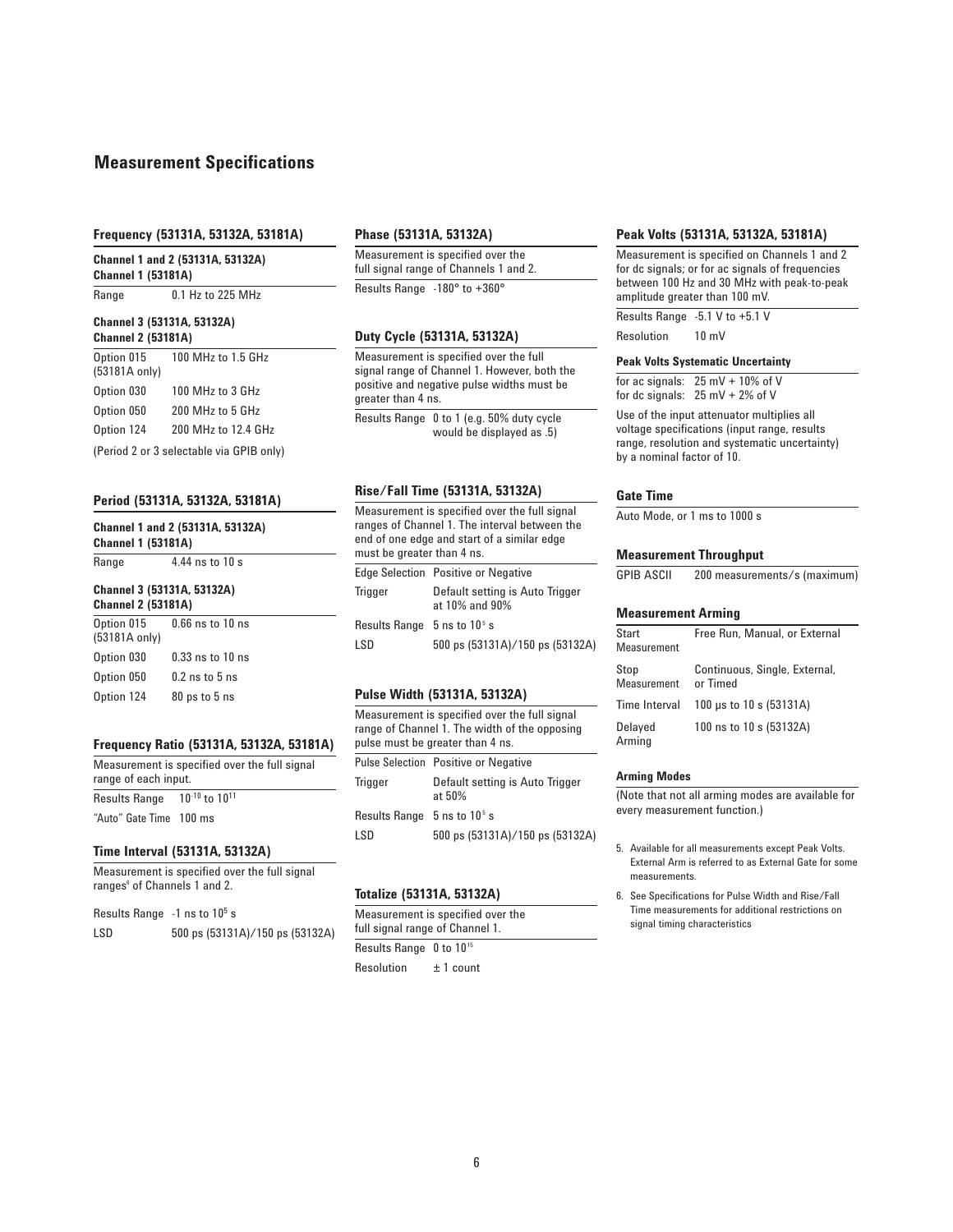

**Auto Arming:** Measurements are initiated immediately and acquired as fast as possible, using a minimum number of signal edges.

**Timed Arming:** The duration of the measurement is internally timed to a user-specified value (also known as the "gate time").

**Digits Arming:** Measurements are performed to the requested resolution (number of digits) through automatic selection of the acquisition time.

**External Arming:** An edge on the External Arm Input enables the start of each measurement. Auto Arming, Timed arming modes or another edge on the External Arm Input may be used to complete the measurement.

**Time Interval Delayed Arming:** For Time Interval measurements, the Stop Trigger condition is inhibited for a user-specified time following the Start Trigger. The 53132A offers advanced time interval arming capabilities including use of user specified time or Channel 2 events to delay both Start and Stop Triggers.

#### **Measurement Limits**

**Limit Checking:** The measurement value is checked against user-specified limits at the end of each measurement.

**Display Modes:** The measurement result may be displayed as either the traditional numeric value or graphically as an asterisk moving between two vertical bars.

#### **Out-of-Limits Indications:**

- The limits annunciator will light on the front panel display.
- The instrument will generate an SRQ if enabled via GPIB.
- The limits hardware signal provided via the RS-232 connector will go low for the duration of the out-of-limit condition.
- If the Analog Display mode is enabled, the asterisk appears outside the vertical bars, which define the upper and lower limits.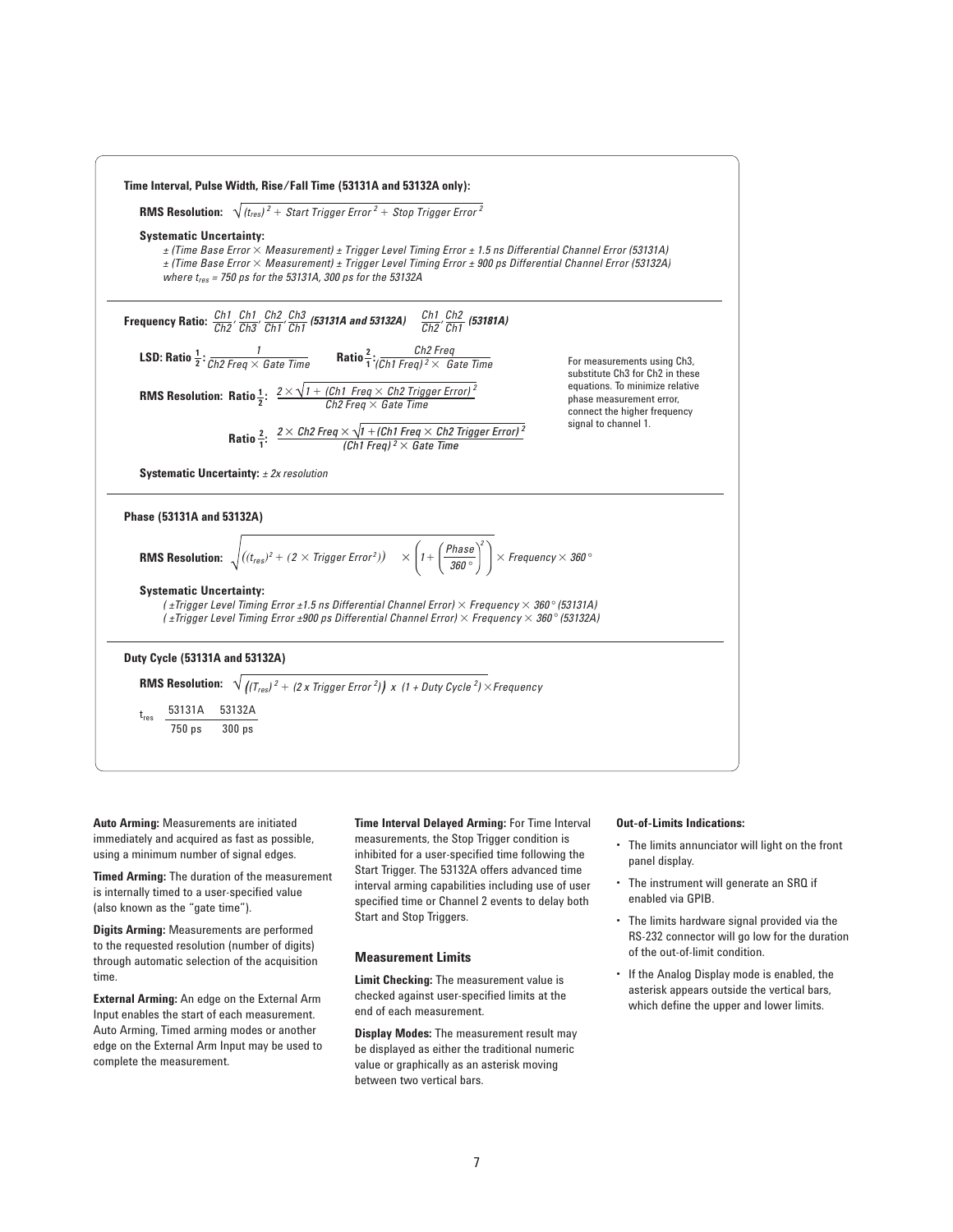#### **Fractional Time Base Error (see graph 3)**

Time base error is the maximum fractional frequency variation of the time base due to aging or fluctuations in ambient temperature or line voltage:

Time Base Error = 
$$
\left(\frac{\Delta f}{f} \text{aging rate} + \frac{\Delta f}{f} \text{ temperature} + \frac{\Delta f}{f} \text{ line voltage}\right)
$$

Multiply this quantity by the measurement result to yield the absolute error for that measurement. Averaging measurements will not reduce (fractional) time base error. The counters exhibit negligible sensitivity to line voltage; consequently the line voltage term may be ignored.

### **Trigger Error**

External source and input amplifier noise may advance or delay the trigger points that define the beginning and end of a measurement. The resulting timing uncertainty is a function of the slew rate of the signal and the amplitude of spurious noise spikes (relative to the input hysteresis band). The (rms) trigger error associated with a single trigger point is:

$$
\text{Trigger Error} = \frac{\sqrt{(E_{input})^2 + (E_{signal})^2}}{\text{Input Signal Skew Rate at Trigger Point}} \text{ (in seconds)}
$$

where

*Einput* = RMS noise of the input amplifier: 1 mVrms (350 µVrms Typical). Note that the internal measurement algorithms significantly reduce the contribution of this term.

*Esignal* = RMS noise of the input signal over a 225 MHz bandwidth (100 kHz bandwidth when the low-pass filter is enabled). Note that the filter may substantially degrade the signal's slew rate at the input of the trigger comparator.

For two-trigger-point measurements (e.g. Rise Time, Pulse Width), the Trigger Errors will be referred to independently as Start Trigger Error and Stop Trigger Error.

#### **Trigger Level Timing Error (see graph 6)**

Trigger level timing error results from a deviation of the actual trigger level from the specified level. The magnitude of this error depends on resolution and accuracy of the trigger level circuit, input amplifier fidelity, input signal slew rate, and width of the input hysteresis band.

The following equations should be summed together to obtain the overall Trigger Level Timing Error. At the "High" sensitivity input setting, the hysteresis band can be assumed to be the sensitivity of the counter input (see page 2). Reduction of input sensitivity or use of the attenuator will increase the size of this band.

| Input Hysteresis Error:        | 0.5 x Hysteresis Band                                  |                                              | 0.5 x Hysteresis Band                         |  |
|--------------------------------|--------------------------------------------------------|----------------------------------------------|-----------------------------------------------|--|
|                                | Input Signal Slew Rate at Start Trigger Point          | Input Signal Slew Rate at Stop Trigger Point |                                               |  |
| Trigger Level Setting Error: ± | $15 \text{ mV} \pm 1\%$ x Start Trigger Level Setting) |                                              | 15 mV $\pm$ (1% x Stop Trigger Level Setting) |  |
|                                | Input Signal Slew Rate at Start Trigger Point          |                                              | Input Signal Slew Rate at Stop Trigger Point  |  |
|                                |                                                        |                                              |                                               |  |

#### **Differential Channel Error**

The differential channel error term stated in several Systematic Uncertainty equations accounts for channel-to-channel mismatch and internal noise. This error can be substantially reduced by performing a TI calibration (accessible via the Utility Menu) in the temperature environment in which future measurements will be made.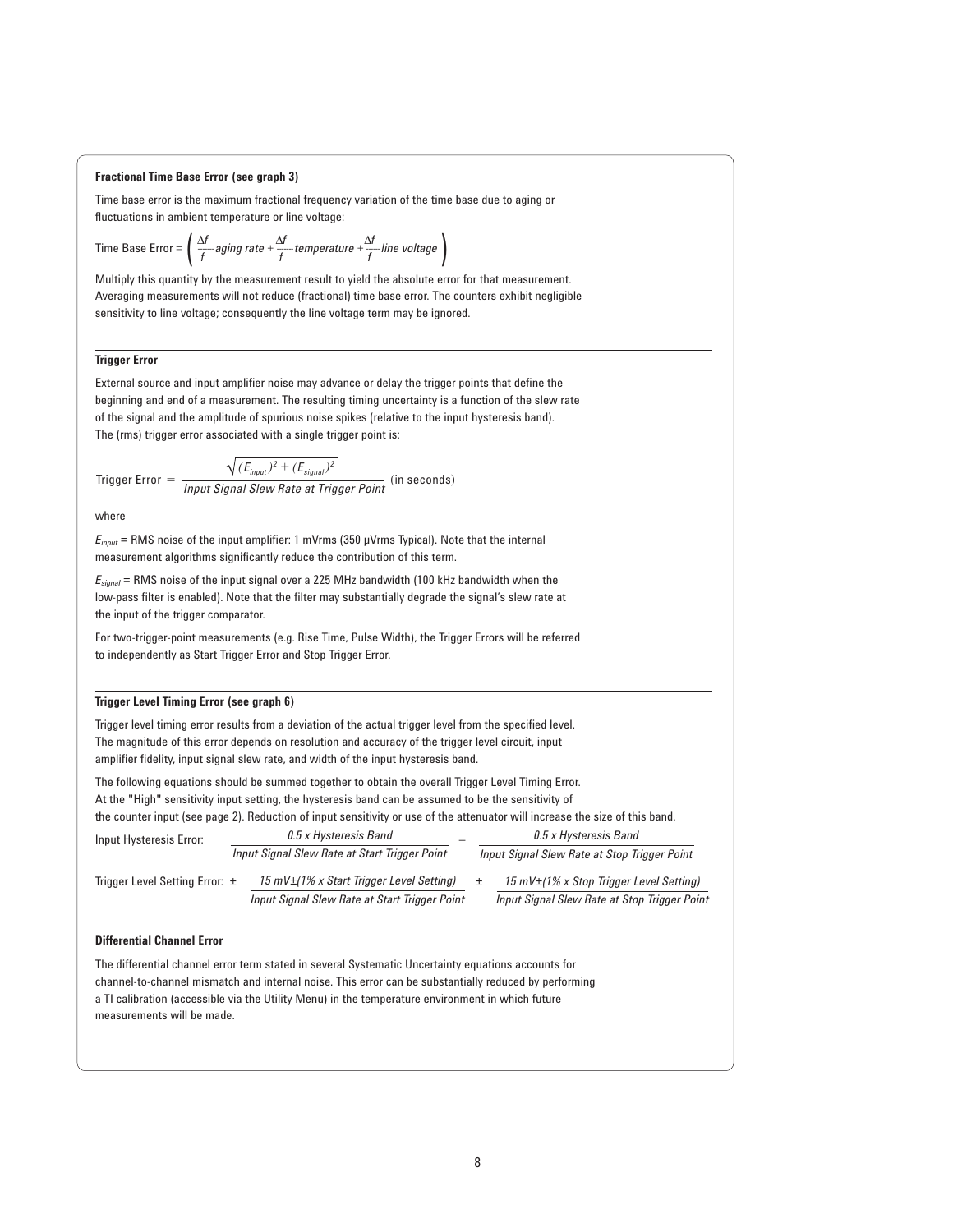# **Graph 1: Agilent 53131A/181A–Worst Case RMS Resolution7**

(Automatic or External Arming)

The graphs may also be used to compute errors for Period Measurements. To find the Period error (DP), calculate the frequency of the input signal  $(F = 1/P)$  and find the frequency error (DF) from the chart.

Then calculate the period error as:

 $\Delta P = \left(\frac{\Delta F}{F}\right) \times P$ 



**Graph 2: Agilent 53131A/181A–Worst Case RMS Resolution7**  (Time or Digits Arming)



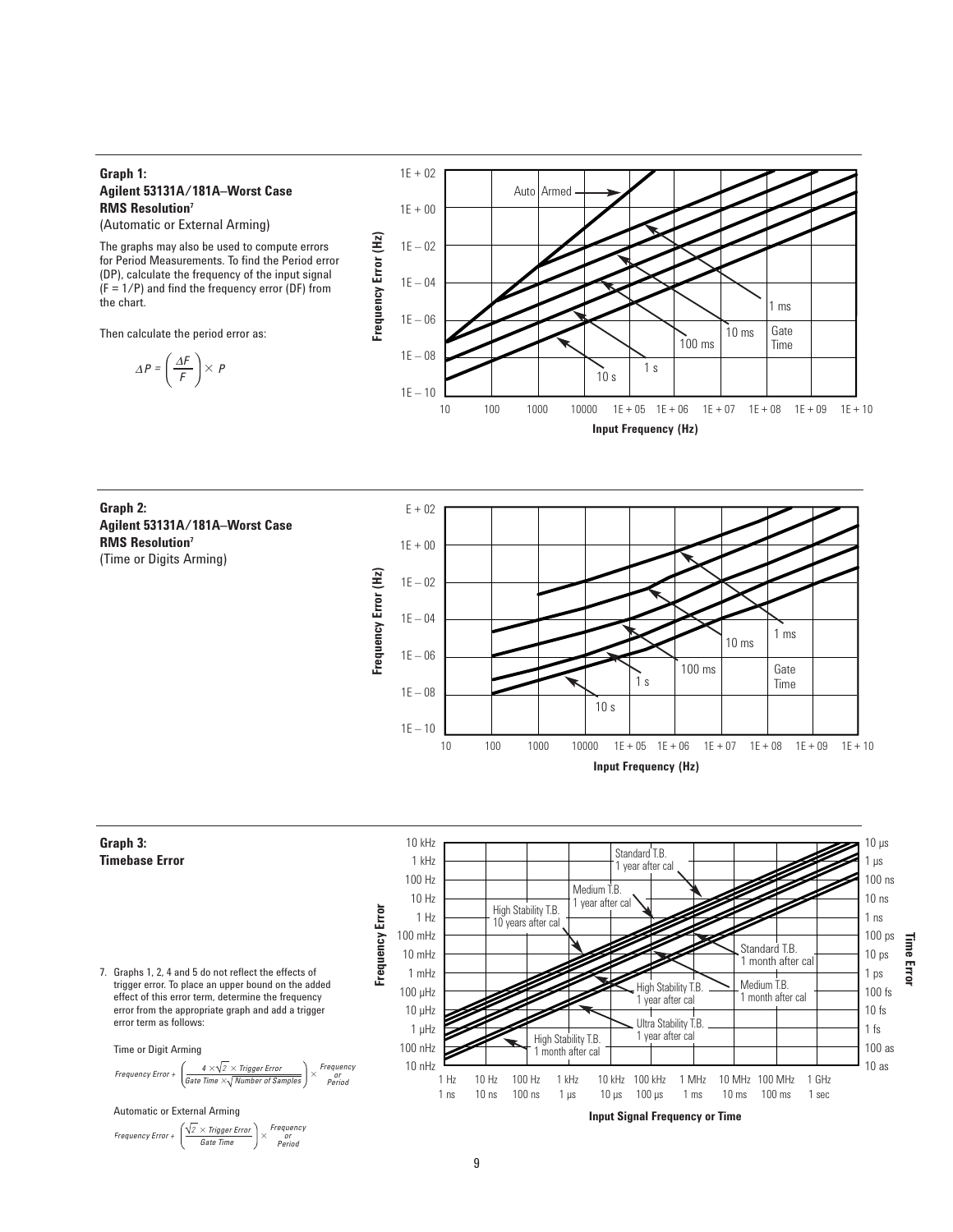**Graph 4: Agilent 53132A–Worst Case RMS Resolution7** (Automatic or External Arming)



**Graph 5: Agilent 53132A–Worst Case RMS Resolution7** (Time or Digits Arming)





or Period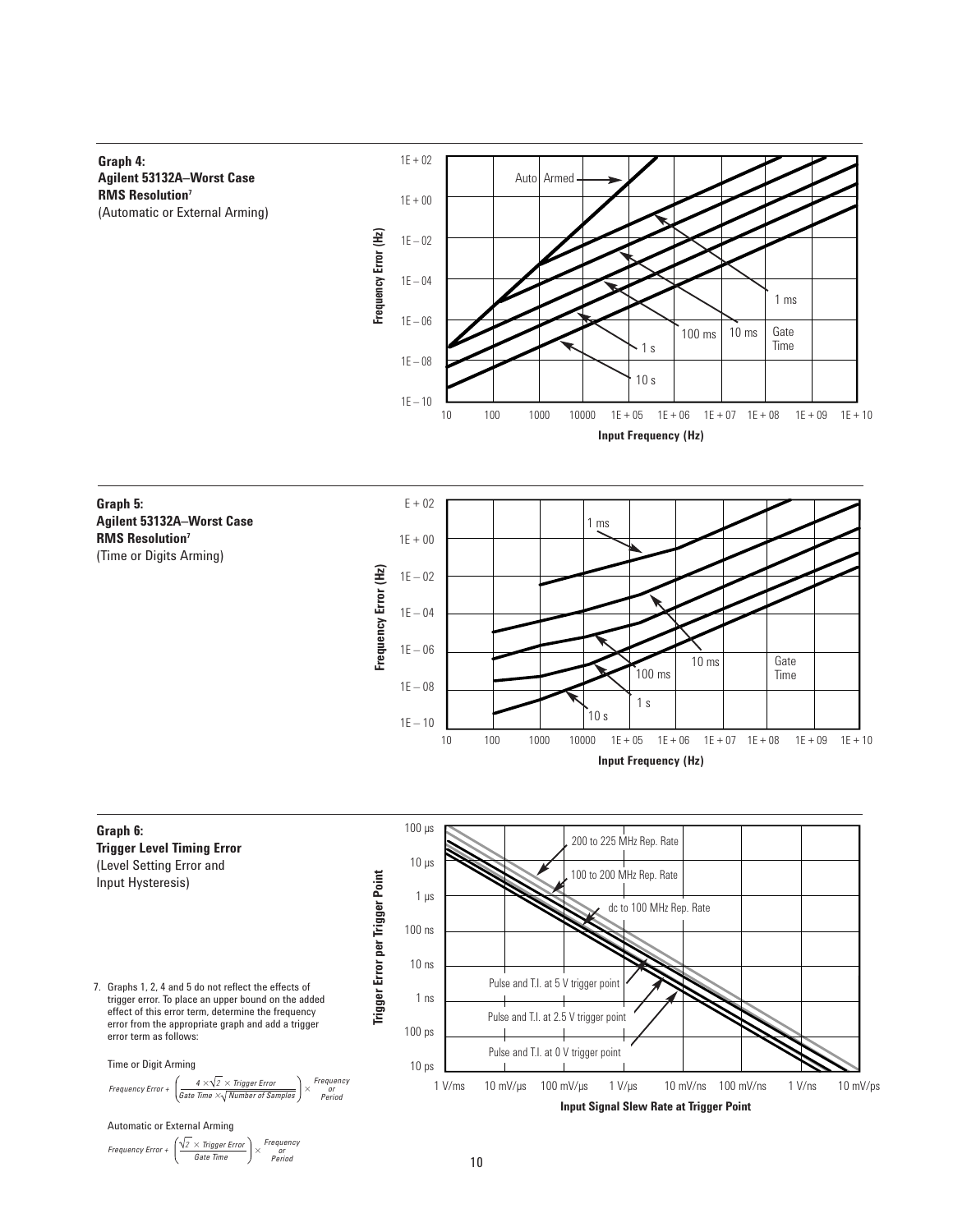# **Measurement Statistics**

#### **Available Statistics**

Mean, Minimum, Maximum, Standard Deviation

#### **Number of Measurements** 2 to 1,000,000.

Statistics may be collected on all measurements or on only those which are between the limit bands. When the Limits function is used in conjunction with Statistics, N (number of measurements) refers to the number of in-limit measurements. In general, measurement resolution will improve in proportion to N, up to the numerical processing limits of the instrument.

#### **Measurements**

Statistics may be collected for all measurements except Peak Volts and Totalize.

# **General Information**

### **Save and Recall**

Up to 20 complete instrument setups may be saved and recalled later. These setups are retained when power is removed from the counter.

#### **Rack Dimensions (HxWxD)**

88.5 mm x 212.6 mm x 348.3 mm

#### **Weight**

3.5 kg maximum

#### **Warranty**

1 year

#### **Power Supply**

100 to 120 VAC ± 10% -50, 60 or 400 Hz ± 10% 220 to 240 VAC ± 10% -50 or 60 Hz ± 10%

#### **ac Line Selection**

# Automatic

#### **Power Requirements**

170 VA maximum (30 W typical)

#### **Environment**

0°C to 55°C operating –40°C to 71°C storage

# **Remote Interface**

GPIB (IEEE 488.1-1987, IEEE 488.2-1987)

#### **Remote Programming Language**

SCPI-1992.0 (Standard Commands for Programmable Instruments)

#### **Safety**

Designed in compliance with IEC-1010, UL-3111-1 (draft), CAN/CSA 1010.1

#### **EMC**

CISPR-11, EN50082-1, IEC 801-2, -3, -4

#### **Radiated Immunity Testing**

When the product is operated at maximum sensitivity (20 mVrms) and tested at 3 V/m according to IEC 801-3, external 100 to 200 MHz electric fields may cause frequency miscounts.